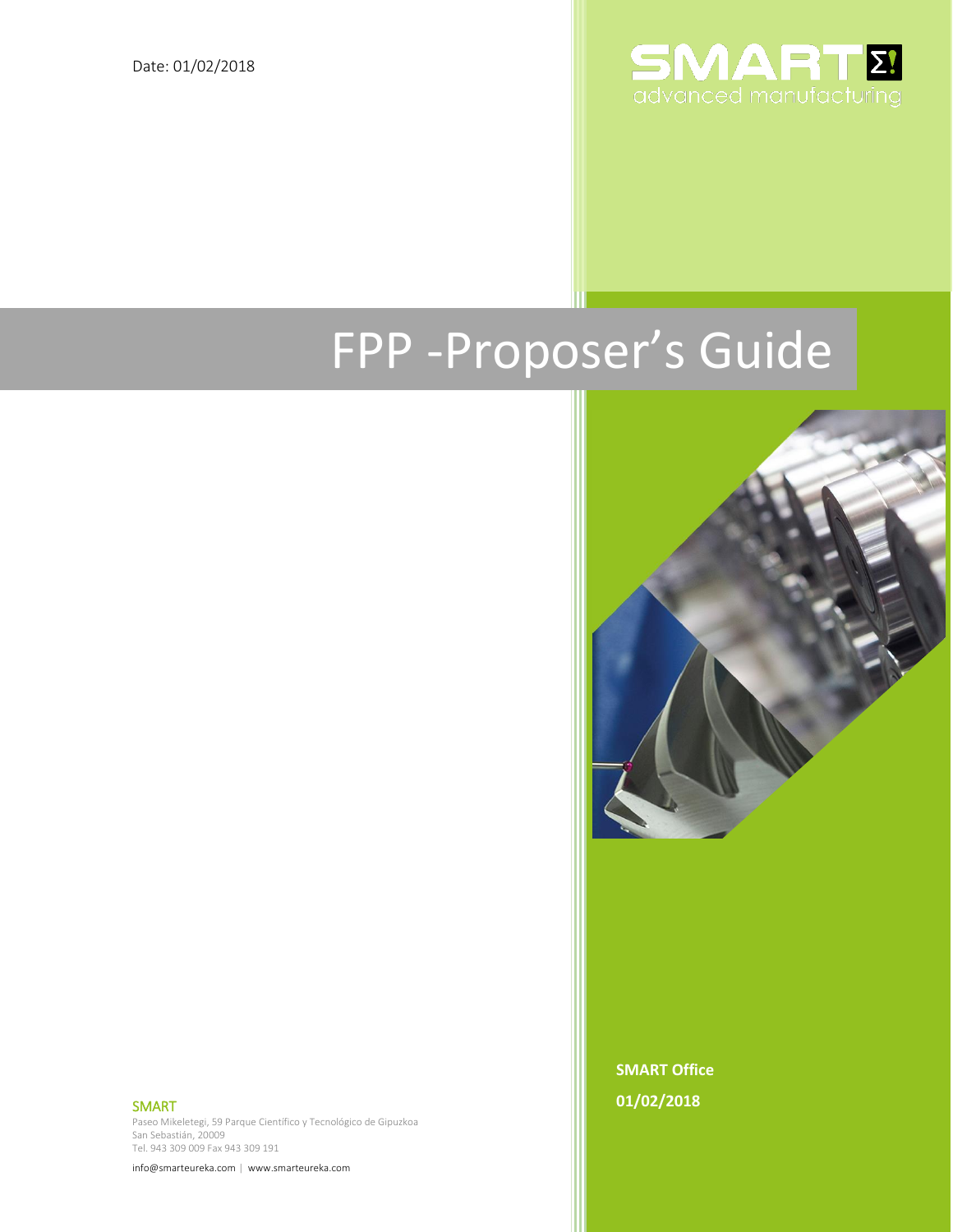

# Content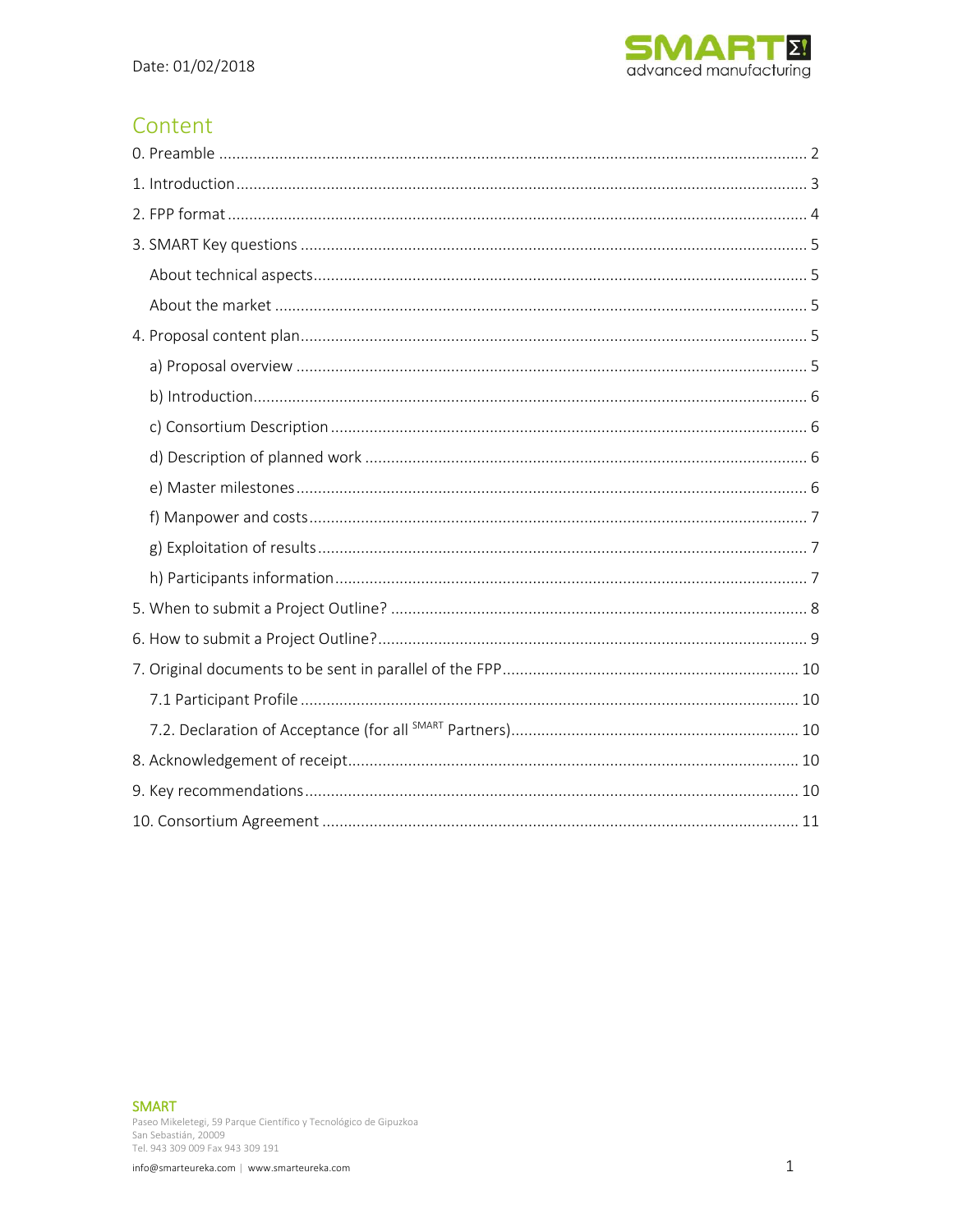

# <span id="page-2-0"></span>0. Preamble

The second step in the SMART evaluation procedure consists, for projects that have been accepted at PO (Project Outline) level, of submitting a Full Project Proposal (FPP).

The FPP is an important document within SMART. It is used for the evaluation and the labelling of new projects and is also the basis for the reporting and monitoring procedure if the project is given the SMART Label.

#### *Notice:*

*The amounts or information given in the FPP must be adjusted to the needs of the SMART Organization and the requests of EUREKA as well as the involved Public Authorities. Specific information required by the individual Public Authority for funding purpose is not part of the FPP.*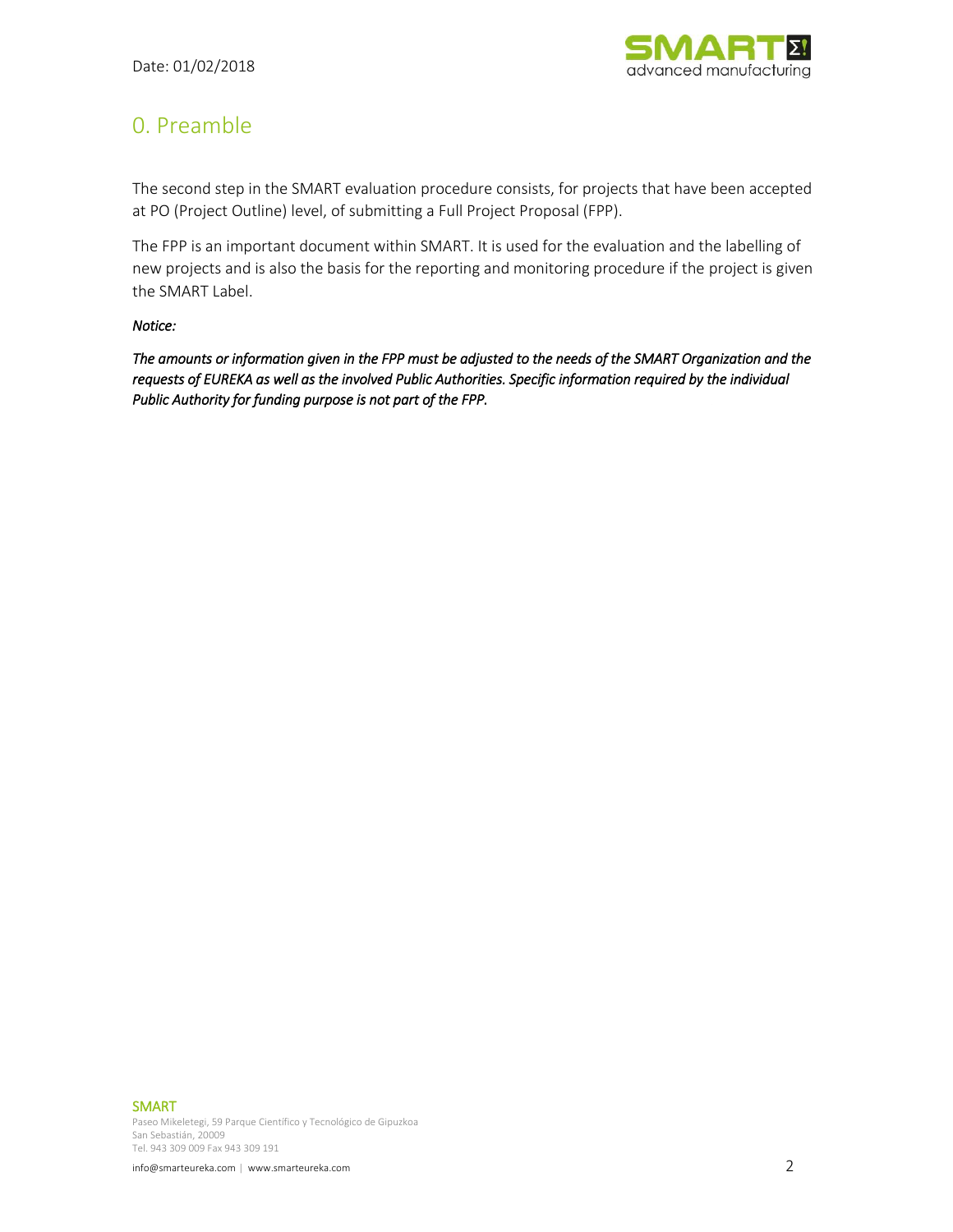

# <span id="page-3-0"></span>1. Introduction

This document provides guidance on how to prepare and submit a Full Project Proposal. For complementary information on the SMART program and rules please read:

- [Industrial Vision Statement](https://www.smarteureka.com/mediafiles/2/1517507893-20180201-smart-cluster-industrial-vision-statement-en.pdf)
- [SMART Rules and Regulations.](https://www.smarteureka.com/mediafiles/2/1517506278-20180201-smart-rules-and-regulations-en.pdf)

SMART

Paseo Mikeletegi, 59 Parque Científico y Tecnológico de Gipuzkoa San Sebastián, 20009 Tel. 943 309 009 Fax 943 309 191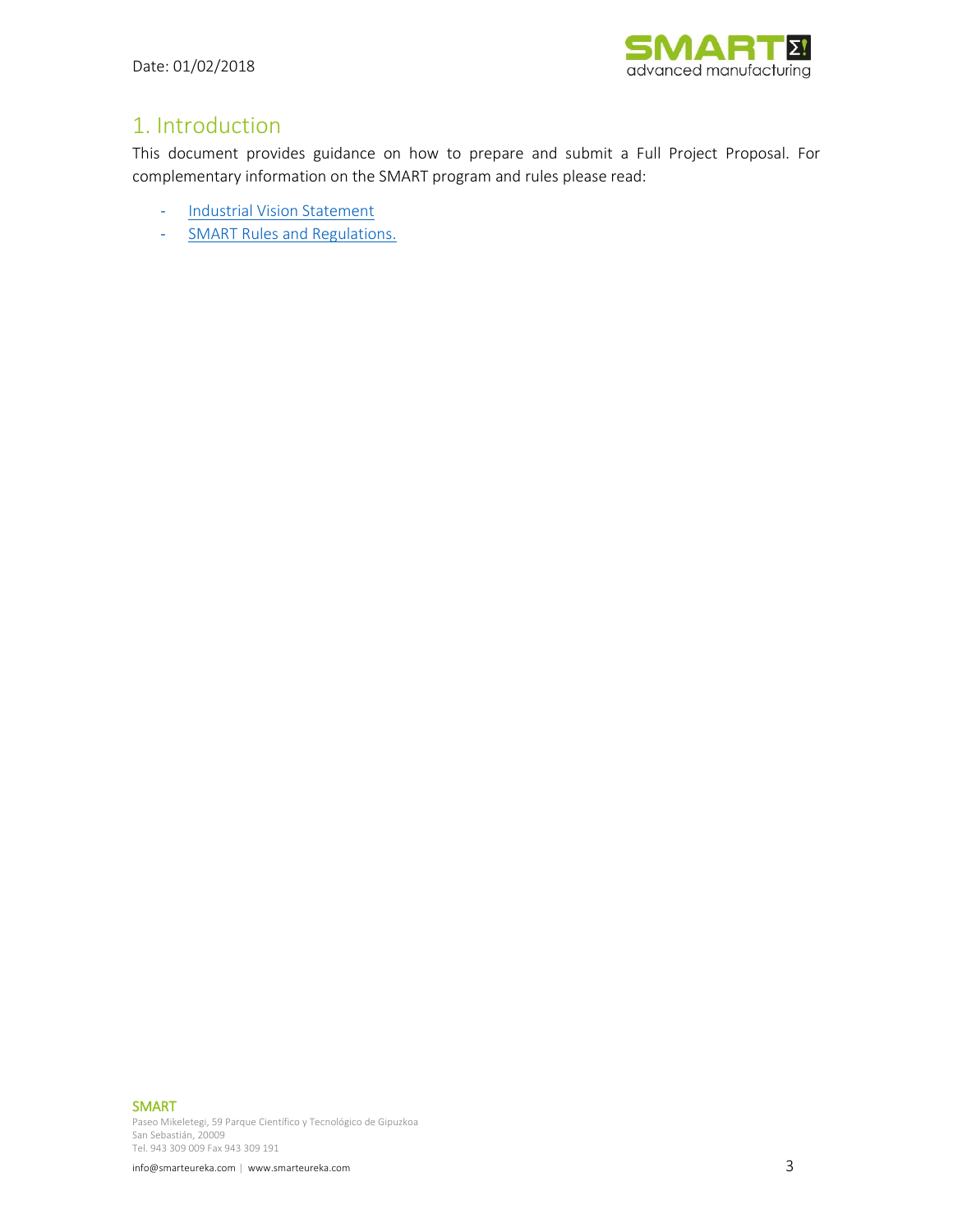

# <span id="page-4-0"></span>2. FPP format

The Project Outline must be written in English, based on the model provided on the FPP Form [document](https://www.smarteureka.com/en/submit-your-proposal/fpp-stage/)

The proposer is recommended to fill in and adhere to the content's plan, as it is designed to ensure that all necessary information is collected and to allow a fair and equal comparison between proposals.

SMART

Paseo Mikeletegi, 59 Parque Científico y Tecnológico de Gipuzkoa San Sebastián, 20009 Tel. 943 309 009 Fax 943 309 191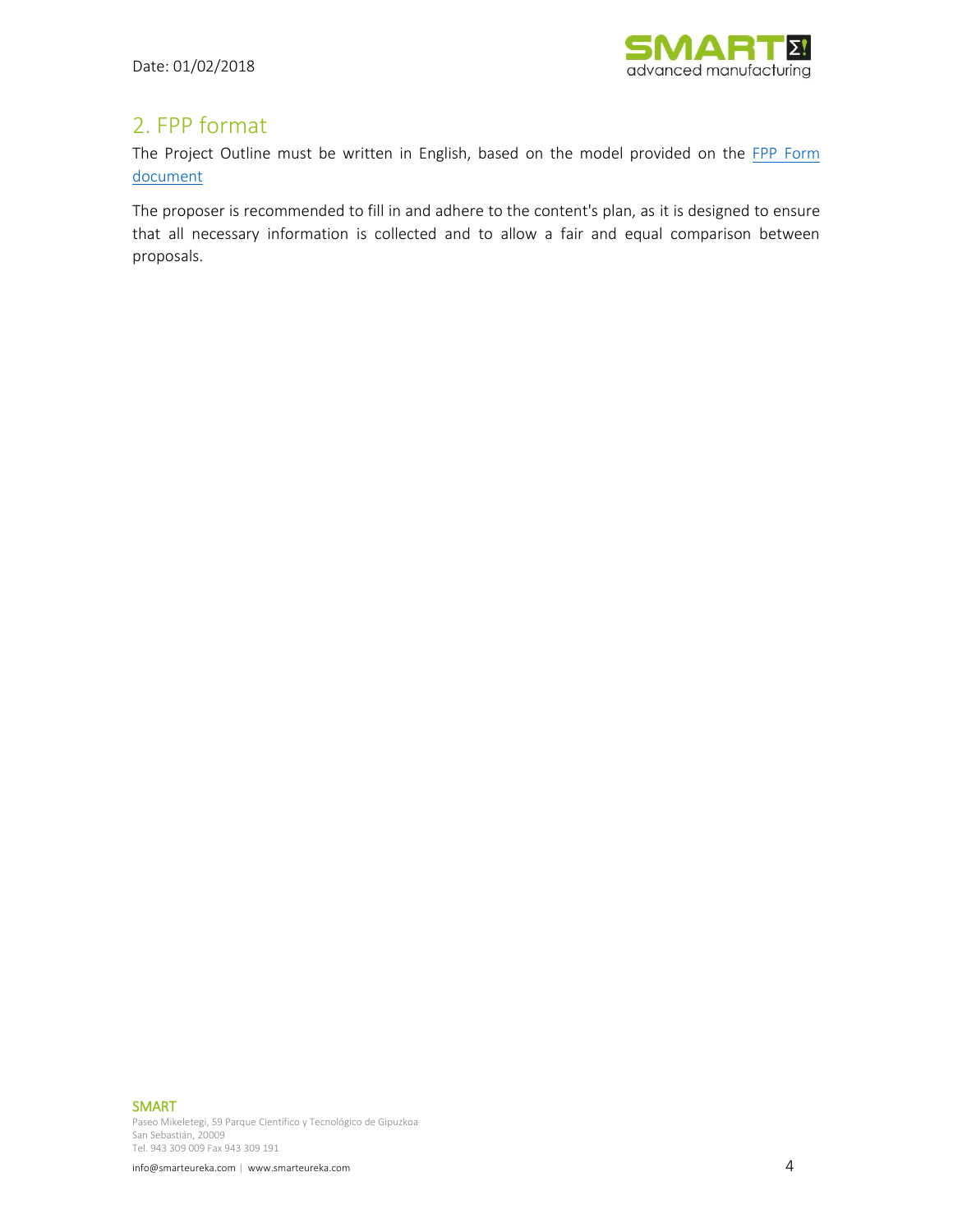

## <span id="page-5-0"></span>3. SMART Key questions

Before writing a FPP, project partners are strongly recommended to ensure they have discussed the following key questions:

#### <span id="page-5-1"></span>About technical aspects

- What are the main technical obstacles to be solved in order to ensure the success of the project?

- What is the competitive advantage of the proposed solution (performance, manufacturability, cost reduction, no other technical solution, etc.)?

- What are the technical threats?
	- Alternative technical solutions with their respective advantages and disadvantages,
	- Technical risks which may lead to failure of the project or product.
- Who will manufacture the device?
	- What are the existing facilities?
	- What additional investments are needed?

#### <span id="page-5-2"></span>About the market

- Who are the competitors for the expected product?
- Who will be the end user(s)?
- How will they be involved in the project?
- What is the total market size?
- What is the accessible market for the partners?
- What is expected time to market?
- What is the time window before arrival of new technical solutions?
- What is the expected Return on Investment (RoI)?

Addressing these key questions will be very useful for writing a good FPP and will therefore increase its chances of success when evaluated by the SMART organization and the national funding organizations.

## <span id="page-5-3"></span>4. Proposal content plan

#### <span id="page-5-4"></span>a) Proposal overview

This part consists of a form to be duly completed, considering the following recommendations:

- Project reference: project number, acronym, submission date, full name, project leader, starting and duration and total costs.
- Consortium overview, including partners descriptive data.
- Proposal abstract: maximum 10 lines. It should provide a clear understanding of:
	- o The project's goal
	- o Steps to achieve it

SMART

Paseo Mikeletegi, 59 Parque Científico y Tecnológico de Gipuzkoa San Sebastián, 20009 Tel. 943 309 009 Fax 943 309 191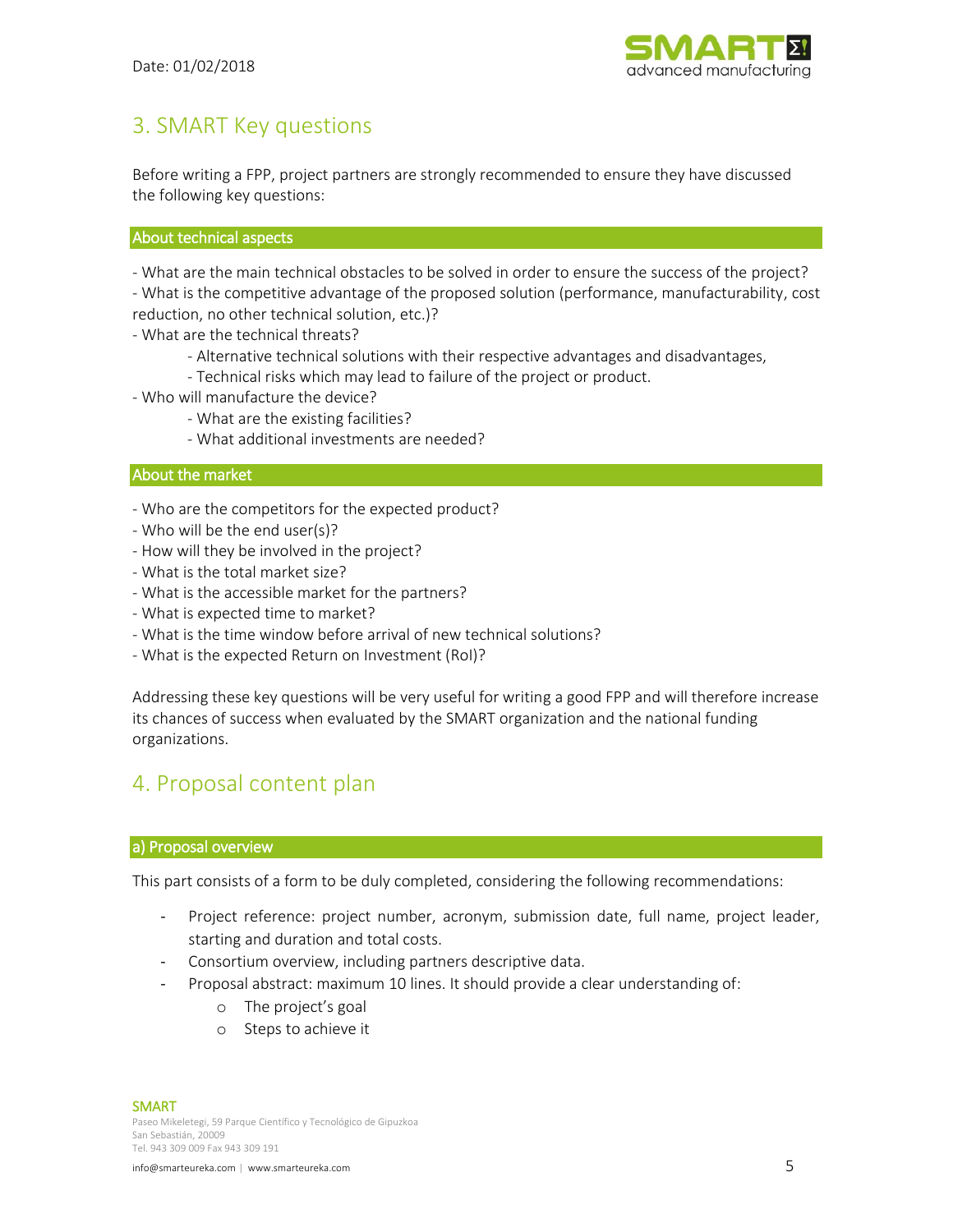

- o Relevance to SMART scope, research and innovation domains and market application. please refer to the SMART [Technology Roadmap](https://www.smarteureka.com/en/about-us/technology-roadmap/)
- Correspondence to SMART Research and Innovation domains and sectorial Applications
	- o Core Research and Innovation domains
	- o Application Sectors

#### <span id="page-6-0"></span>b) Introduction

It should contain the following items:

- A short summary describing the main goals and expected results of the project.

- A description of the current technical State of the Art regarding the technical developments that the project will address.

- A description of the current market situation regarding the processes, products or services that will be developed within the project.

- A description of the innovations that will result from the R&D&I done in the project, including the technical and strategic goals that the participating organizations will meet with these innovations.

- An overview of the competitive situation that the participating organizations face regarding the addresses process, product or service, and how the development of the mentioned innovations will help them gain a more favorable market position.

- A matching of the technical innovations addressed within the project with the SMART Core Competences.

- Any other benefits derived from the project execution

#### <span id="page-6-1"></span>c) Consortium Description

Information (short name, organization type, core business, main role in the project) of all partners must be provided.

The partners' qualification in the field of expertise addressed in the project, as well as their added value due to cooperation must be explained. It is recommended to include a chart or matrix showing the structure of the organizations within the consortium.

#### <span id="page-6-2"></span>d) Description of planned work

An overview of project set up must be provided, as well as a schedule, coordinators and timing for the different sub-project that comprise the global project.

This work plan must be divided in phases. It is recommended to limit the number of phases (or subprojects) to a maximum of 4 or 5. Each sub-project description should be about half a page long.

#### <span id="page-6-3"></span>e) Master milestones

#### SMART

Paseo Mikeletegi, 59 Parque Científico y Tecnológico de Gipuzkoa San Sebastián, 20009 Tel. 943 309 009 Fax 943 309 191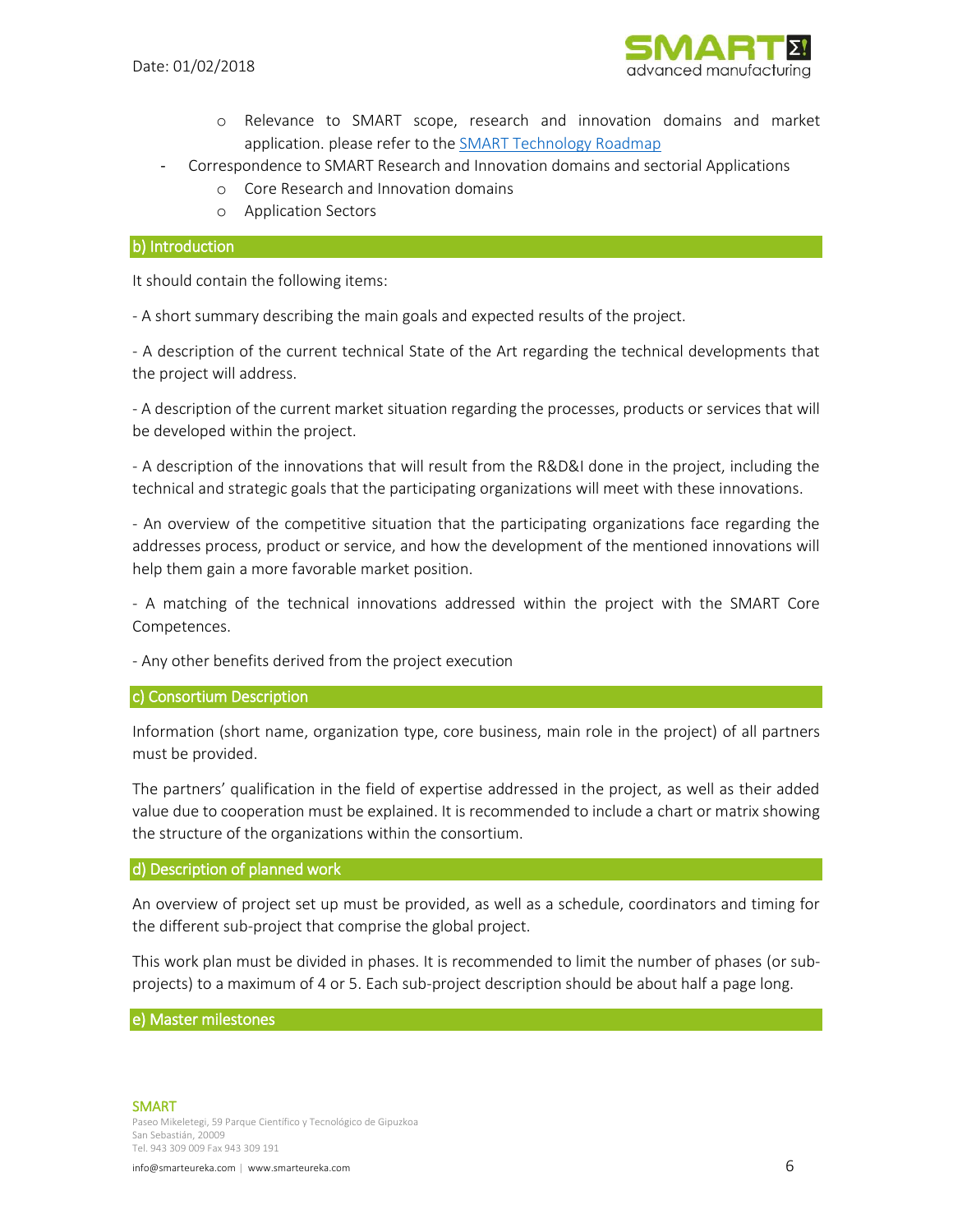

A list and description of all relevant project milestones should be provided, as well as expected periodic reports' submission dates.

#### <span id="page-7-0"></span>f) Manpower and costs

Costs and relevant manpower per year and per partner must be presented with the requested breakdown (personnel, equipment, subcontracting). Costs must be preferably expressed in M€ (Millions of EUROS) and manpower in person-year.

An overview of the project's financial engineering must be presented to identify all projected financing sources.

#### <span id="page-7-1"></span>g) Exploitation of results

For each product, process or service considered a primary objective of the proposal, list the relationship with companies' core business or strategy, as well as the benefic for each participating partner and country.

A description of potential return on investment must also be included (generated business, money, employment, etc.).

#### <span id="page-7-2"></span>h) Participants information

Legal information and technical contact point data should be included following the requirements of the table, both for the coordinating partner and for the rest of project participants.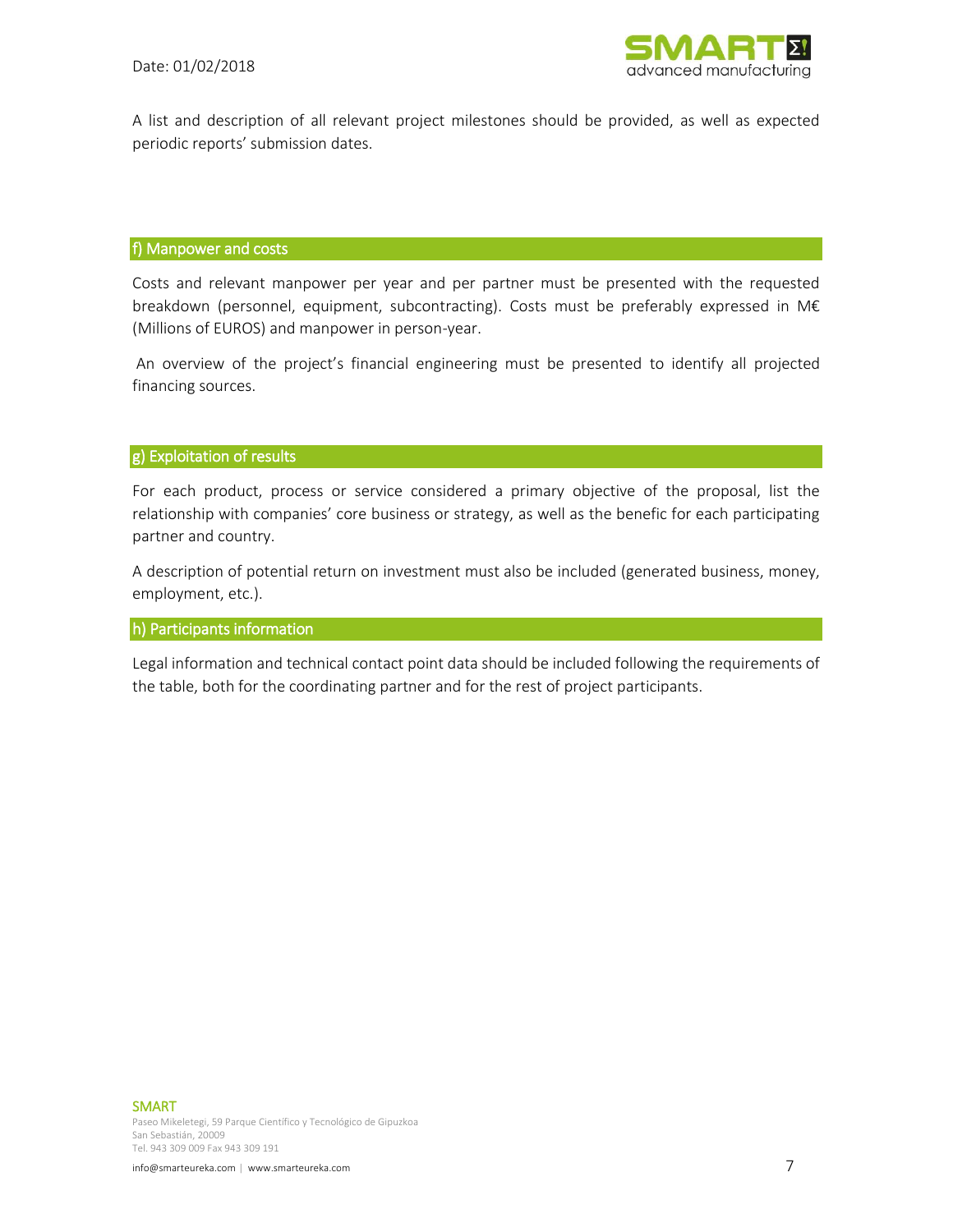

# <span id="page-8-0"></span>5. When to submit a Project Outline?

There is no obligation to submit a FPP in the same call as the one in which the PO was submitted. Should the project partners consider the (in general) 6 weeks allocated to prepare the FPP insufficient, they could submit their FPP in a later SMART call.

Proposers can refer to the SMART calls calendar available on the SMART web site.

SMART

Paseo Mikeletegi, 59 Parque Científico y Tecnológico de Gipuzkoa San Sebastián, 20009 Tel. 943 309 009 Fax 943 309 191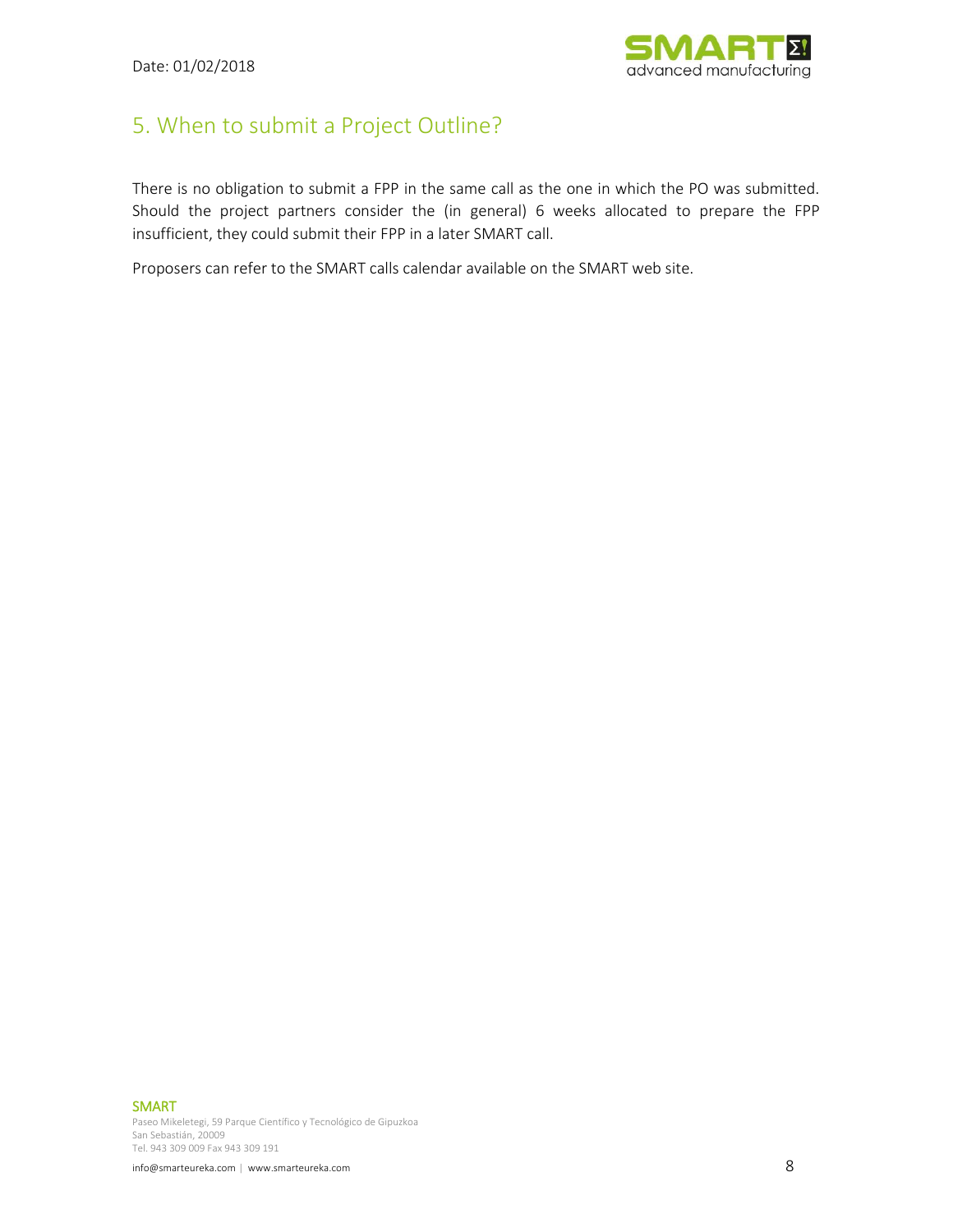

# <span id="page-9-0"></span>6. How to submit a Project Outline?

Proposers are requested to submit their Full Project Proposal (FPP) preferably as a Word document to [projects@smarteureka.com.](mailto:projects@smarteureka.com)

SMART

Paseo Mikeletegi, 59 Parque Científico y Tecnológico de Gipuzkoa San Sebastián, 20009 Tel. 943 309 009 Fax 943 309 191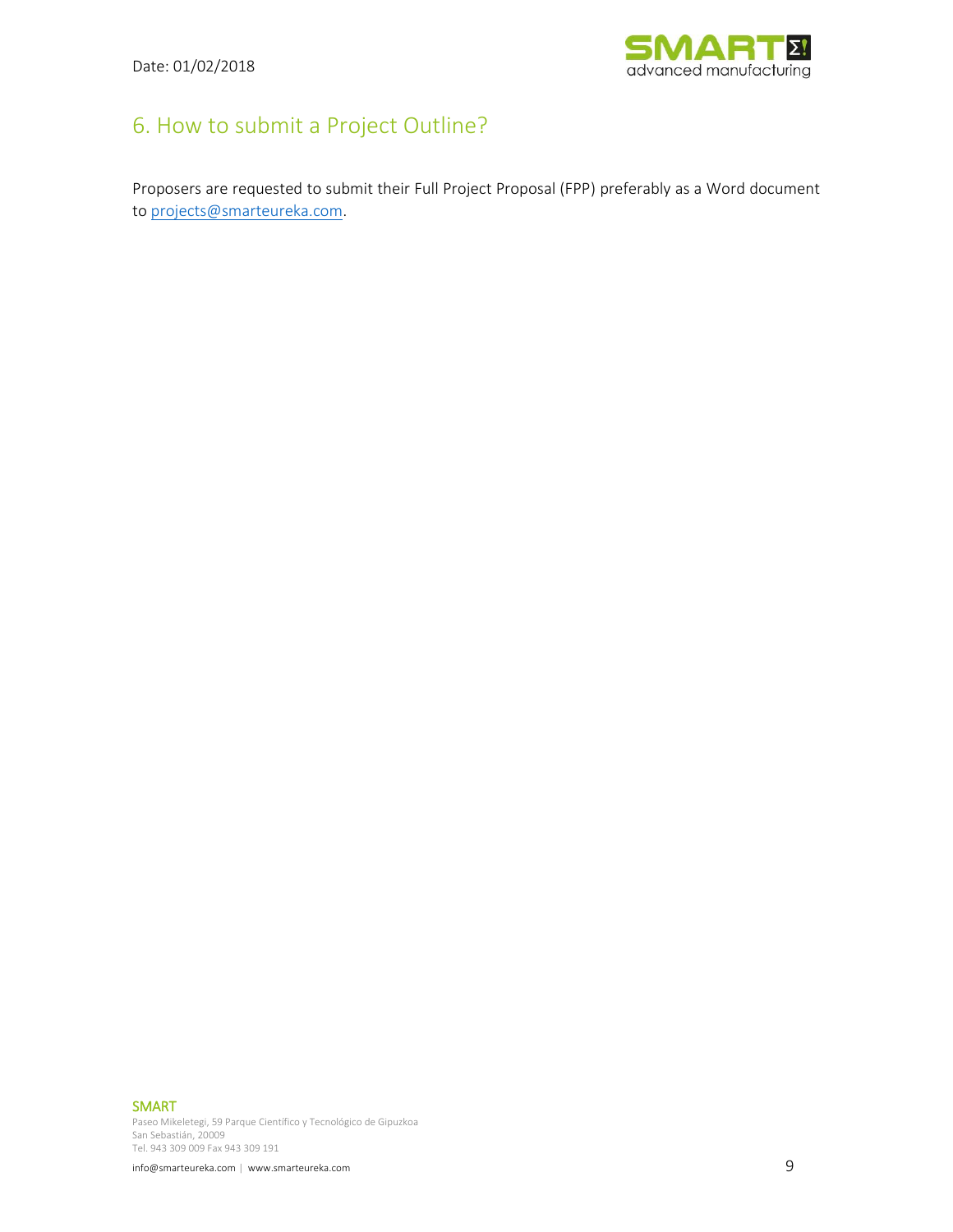

# <span id="page-10-0"></span>7. Original documents to be sent in parallel of the FPP

#### <span id="page-10-1"></span>7.1 Participant Profile

Each partner within the project consortium has to provide this document in original form, duly signed by an authorized representative. Aim of this form is to ensure that all the information mentioned in the FPP (mainly when it is sent by e-mail) is exact and that legal representatives of the involved organizations have agreed on their participation into the project as described in the FPP.

This also applies for Associated Partners if any.

#### <span id="page-10-2"></span>7.2. Declaration of Acceptance (for all SMART Partners)

Each of the consortium members participating to a SMART project has to sign a Declaration of Acceptance (DoA). By this DoA, the project partner confirms he accepts and will fulfil the SMART rules laid-down in the SMART Regulations Book if the project he is participating to, receives the SMART Label.

This also applies for Associated Partners if any.

### *Very important: These documents must be addressed to the SMART Office (with copy to the Project Leader) as soon as possible and at least within 2 days after the FPP has been submitted.*

# <span id="page-10-3"></span>8. Acknowledgement of receipt

Once a proposal has been received by the SMART Office, an acknowledgement of receipt will be sent to the coordinating contact person within the proposal who is requested to distribute a copy to his partners.

This acknowledgement of receipt contains the following information:

- Mode and date of reception by the SMART Office
- Confirmation of the call number in which the proposal has been submitted
- Date at which the proposal will be evaluated
- Date at which evaluation results will be available

## <span id="page-10-4"></span>9. Key recommendations

Each SMART Project needs to fulfil the EUREKA criteria. A SMART project meets the EUREKA criteria 2if it:

- is a hi-tech, market-oriented R&D project
- involves at least 2 industrial partners from two different member countries of EUREKA
- aims to develop a cutting edge, civilian product, process or service
- is funded by the partners themselves, who receive public funding from their national governments.

SMART

Paseo Mikeletegi, 59 Parque Científico y Tecnológico de Gipuzkoa San Sebastián, 20009 Tel. 943 309 009 Fax 943 309 191